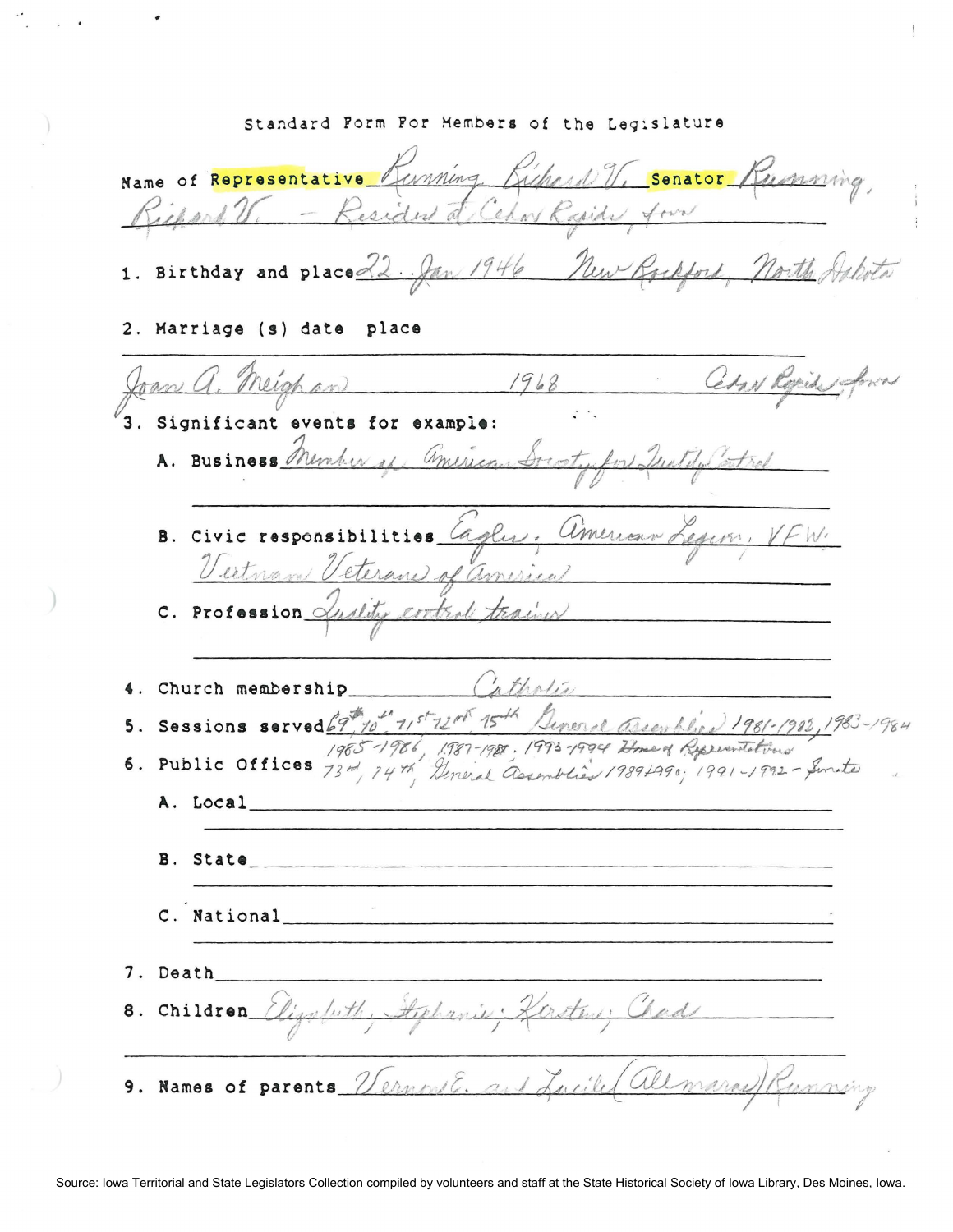Running, Richard V. 10. Education Graduate of Cashton, Wisconsin Sligh School, 1964 11. Degrees Property of the University of Theirin La Cross, Messon 1973 12. Other applicable information Aemperat Military service - Victorian Has - U. S. Navy 1966-1968